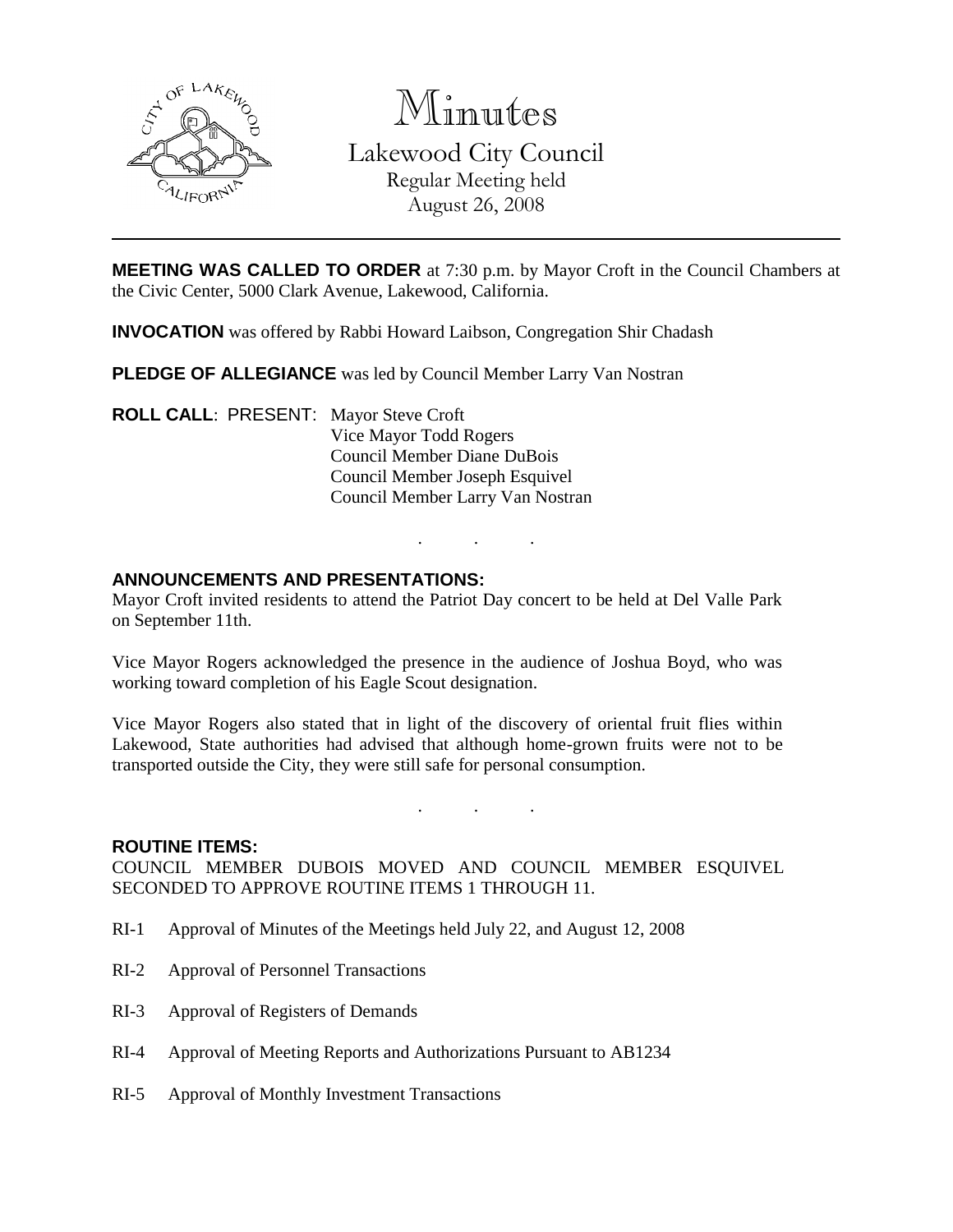#### **ROUTINE ITEMS:** Continued

- RI-6 Approval of Designation of Voting Delegate for League of California Cities Annual Conference
- RI-7 Approval of Permit for Mayfair High School Homecoming Parade
- RI-8 Approval of Memorandum of Understanding (MOU) with the Home Depot to Access Emergency Needs During Disasters
- RI-9 Approval of Ground Lease Agreement with St. Timothy Lutheran Church
- RI-10 RESOLUTION NO. 2008-61; A RESOLUTION OF THE CITY COUNCIL OF THE CITY OF LAKEWOOD ESTABLISHING A TWENTY MINUTE PARKING ZONE BETWEEN THE HOURS OF 9 A.M. AND 5:30 P.M. ON THE NORTH SIDE OF SOUTH STREET WEST OF ADENMOOR AVENUE WITHIN THE CITY OF LAKEWOOD
- RI-11 RESOLUTION NO. 2008-62; A RESOLUTION OF THE CITY COUNCIL OF THE CITY OF LAKEWOOD ESTABLISHING AN ADMINISTRATIVE FEE REGARDING FAILURE TO DISPLAY A DISABLED PLACARD

#### UPON ROLL CALL VOTE, THE MOTION WAS APPROVED:

AYES: COUNCIL MEMBERS: Esquivel, DuBois, Rogers, Van Nostran and Croft NAYS: COUNCIL MEMBERS: None

# **1.1 • PUBLIC HEARING NOTICE REQUIREMENTS FOR PLANNING ENTITLEMENTS**

. . .

Community Development Director Jack Gonsalves made a presentation based on the memo in the agenda and stated the City's Municipal Code currently required the publication of a notice of hearing for certain planning entitlements such as conditional use permits and zone variances, even though there was no such requirement in State law. He advised that in addition to publication, notices were posted at the project site, mailed to property owners located within a 300 foot radius, and posted in three public places. He noted that although initially the cost of publication was covered by the application fee, the ongoing increases in postage and publication costs had outstripped the application fee, which had last been increased in 2005. It was the recommendation of staff that the City Council introduce the proposed ordinance which would amend the Lakewood Municipal Code to conform with public notice requirements contained within State law.

Responding to a question from Council Member DuBois, Mr. Gonsalves stated that even without the cost of publication, the application fees would not completely cover the cost of processing.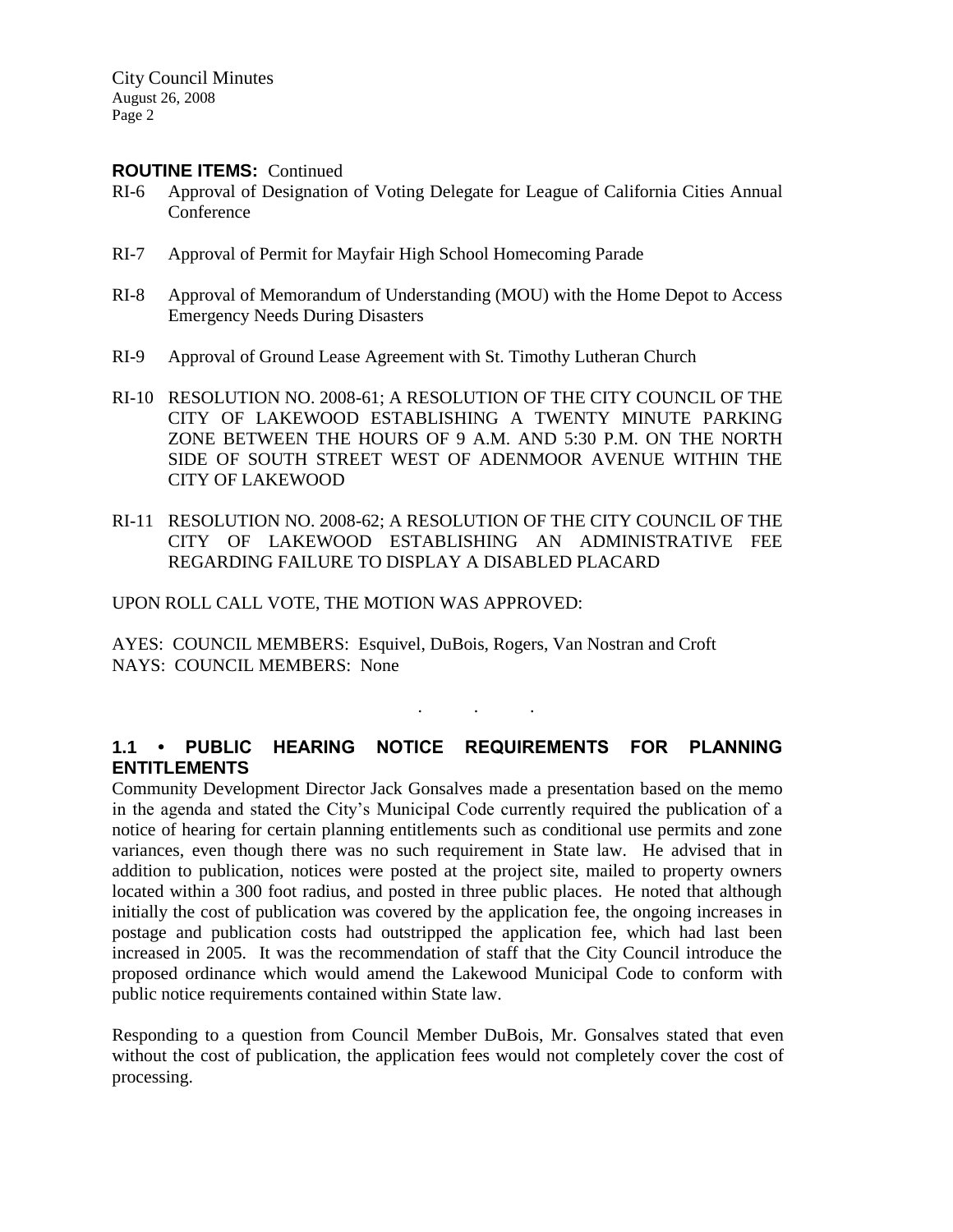## **1.1 • PUBLIC HEARING NOTICE REQUIREMENTS FOR PLANNING ENTITLEMENTS** - Continued

Mayor Croft opened the public hearing at 7:41 p.m. and called for anyone in the audience wishing to address the City Council on this matter. There was no response.

COUNCIL MEMBER VAN NOSTRAN MOVED AND COUNCIL MEMBER DUBOIS SECONDED TO INTRODUCE ORDINANCE NO. 2008-8.

Vice Mayor Rogers noted that government was often criticized for lacking transparency, and inquired if the posting of public notices on the City's website had been considered. City Attorney Steve Skolnik suggested that staff research and prepare a report for City Council consideration.

UPON ROLL CALL VOTE, THE MOTION WAS APPROVED:

AYES: COUNCIL MEMBERS: Esquivel, DuBois, Rogers, Van Nostran and Croft NAYS: COUNCIL MEMBERS: None

## **1.2 • AMENDMENTS TO PERMIT FEES UNDER THE BUILDING, PLUMBING, ELECTRICAL AND MECHANICAL CODES**

. . .

The Director of Community Development gave a presentation based on the memo in the agenda and stated that the rate charged to the City for building inspection and plan check fees by the Los Angeles County Department of Public Works would be increasing by three percent in January of 2009. It was the recommendation of staff that the City Council adopt the proposed resolution which would increase permit fees by three percent, effective January 1, 2009, to keep pace with increasing County costs.

RESOLUTION NO. 2008-63; A RESOLUTION OF THE CITY COUNCIL OF THE CITY OF LAKEWOOD ADOPTING AMENDMENTS TO PERMIT FEES UNDER THE UNIFORM BUILDING, PLUMBING, ELECTRICAL AND MECHANICAL CODES AND SCHEDULING A HEARING ON THE ADOPTION OF SAID RESOLUTION BEFORE THE CITY COUNCIL IN THE LAKEWOOD CITY COUNCIL CHAMBERS AT 5000 CLARK AVENUE, LAKEWOOD, CALIFORNIA, AT 7:30 P.M. ON AUGUST 26, 2008

Mayor Croft opened the public hearing at 7:46 p.m. and called for anyone in the audience wishing to address the City Council on this matter. There was no response.

VICE MAYOR ROGERS MOVED AND COUNCIL MEMBER VAN NOSTRAN SECONDED TO ADOPT RESOLUTION NO. 2008-63. UPON ROLL CALL VOTE, THE MOTION WAS APPROVED:

AYES: COUNCIL MEMBERS: Esquivel, DuBois, Rogers, Van Nostran and Croft NAYS: COUNCIL MEMBERS: None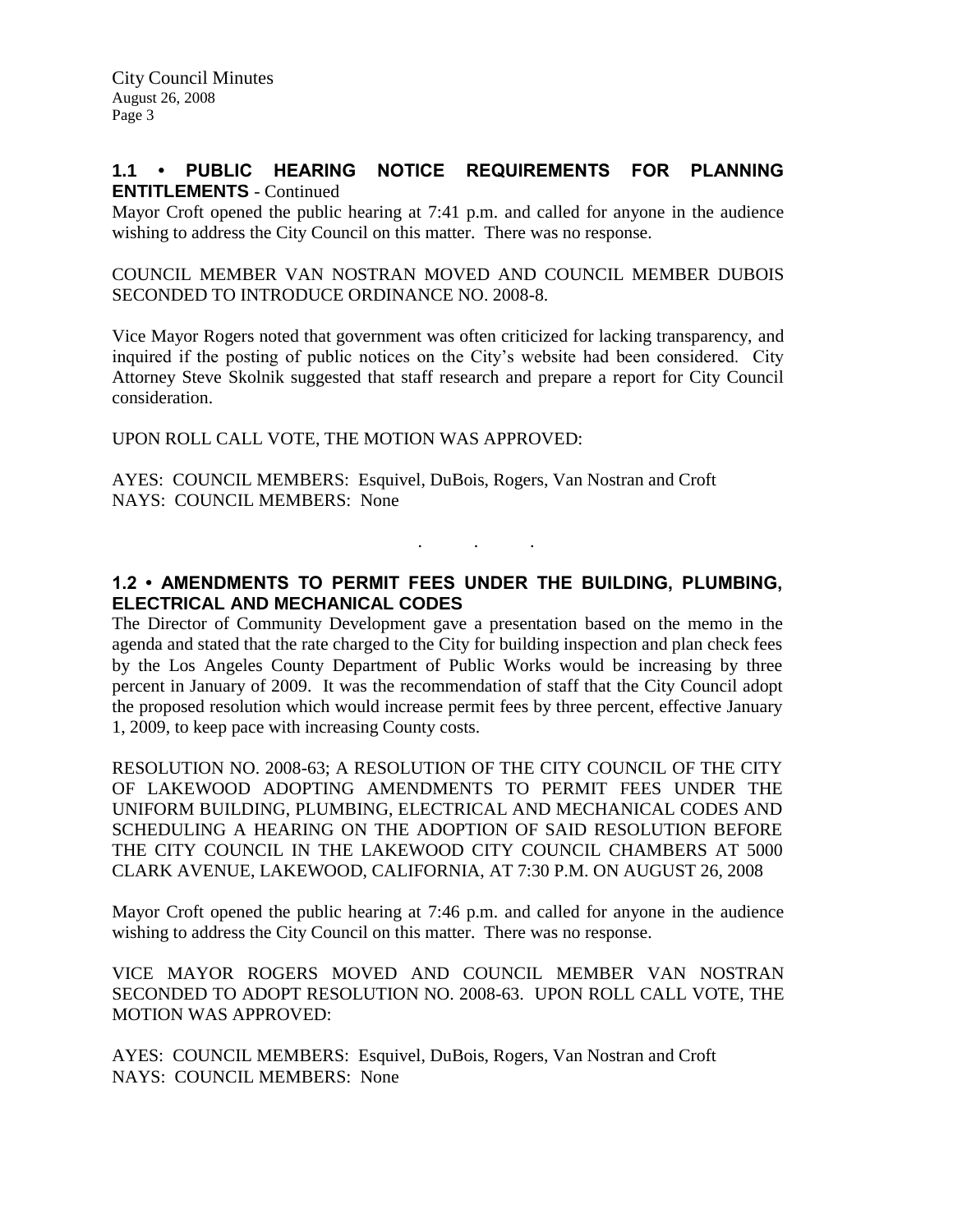## **1.3 • CONGESTION MANAGEMENT PROGRAM CONFORMANCE SELF-CERTIFICATION PROCESS**

The Director of Community Development presented a report based on the memo in the agenda and stated the Congestion Management Program, prepared for Los Angeles County by the Metropolitan Transit Authority, required the City to hold an annual public hearing adopting the Local Implementation Report and self-certifying the City's conformance with local CMP requirements. It was the recommendation of staff that the City Council conduct a public hearing and then adopt the proposed resolution finding the City to be in conformance with the Congestion Management Program and adopting the Local Development Report.

RESOLUTION NO. 2008-64; A RESOLUTION OF THE CITY OF LAKEWOOD, CALIFORNIA, FINDING THE CITY TO BE IN CONFORMANCE WITH THE CONGESTION MANAGEMENT PROGRAM (CMP) AND ADOPTING THE CMP LOCAL DEVELOPMENT REPORT, IN ACCORDANCE WITH CALIFORNIA GOVERNMENT CODE SECTION 65089

Mayor Croft opened the public hearing at 7:48 p.m. and called for anyone in the audience wishing to address the City Council on this matter. There was no response.

COUNCIL MEMBER DUBOIS MOVED AND COUNCIL MEMBER ESQUIVEL SECONDED TO CLOSE THE PUBLIC HEARING AND ADOPT RESOLUTION NO. 2008-64. UPON ROLL CALL VOTE, THE MOTION WAS APPROVED:

AYES: COUNCIL MEMBERS: Esquivel, DuBois, Rogers, Van Nostran and Croft NAYS: COUNCIL MEMBERS: None

## **1.4 • ALLOCATION OF FUNDS FOR CITIZEN'S OPTIONS FOR PUBLIC SAFETY (COPS) GRANT 2007-2008**

. . .

Assistant City Manager Sandi Ruyle made a brief presentation based on the memo in the agenda and stated the City was entitled to \$160,834 under the Citizens' Options for Public Safety (COPS) Grant. The grant monies were restricted for use for front line law enforcement services and Lakewood Station Commander, Captain Christy Guyovich, had prepared a written request of projects to be funded, including the Park Deputy and Bike Patrol program and several mission specific criminal enforcement and suppression programs. It was the recommendation of the Public Safety Committee that the City Council conduct a public hearing and approve the recommended programs for front line law enforcement services, directing the Administrative Services Director to appropriate the grant funds to the Supplemental Law Enforcement Services account.

Mayor Croft opened the public hearing at 7:50 p.m. and called for anyone in the audience wishing to address the City Council on this matter. There was no response.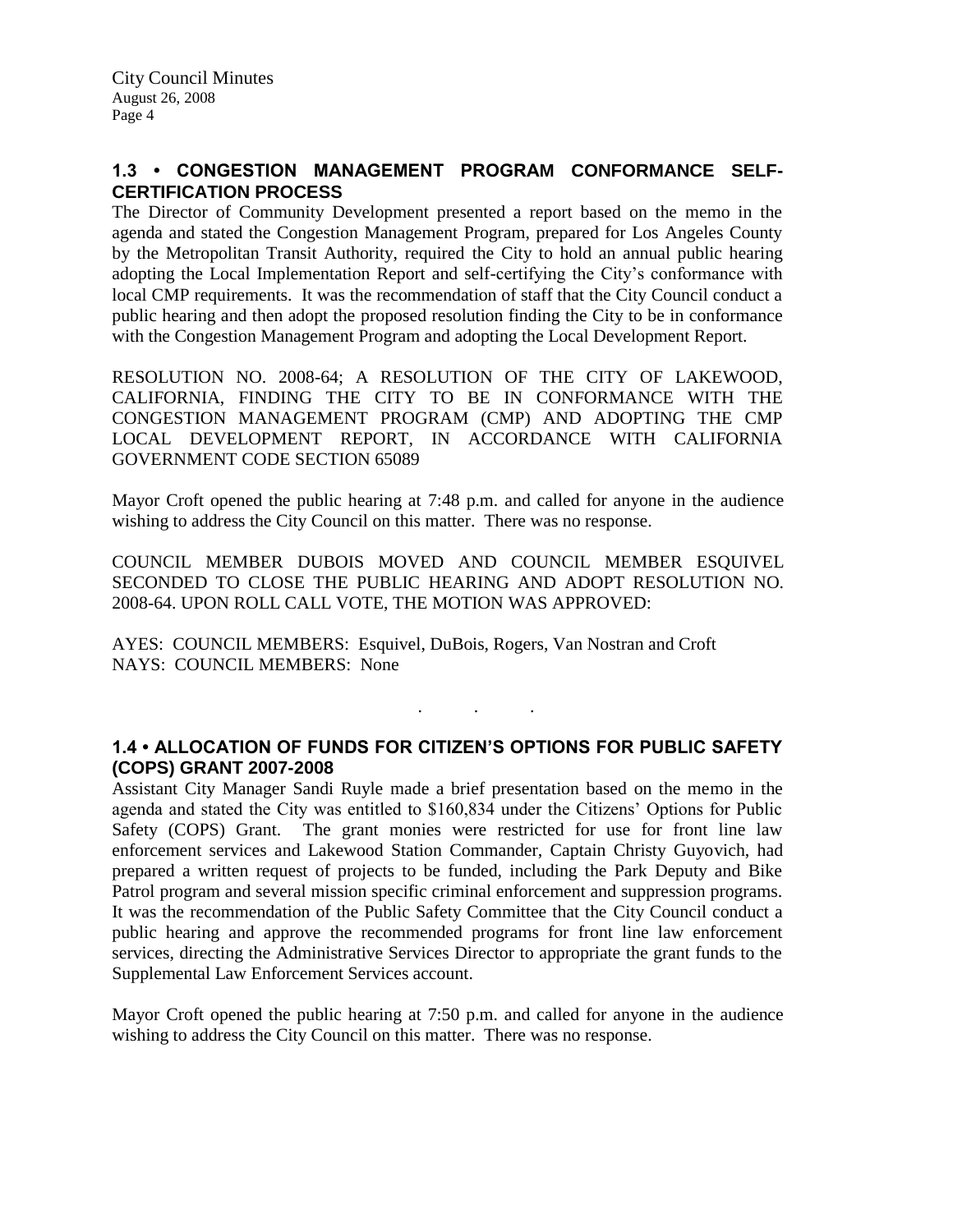## **1.4 • ALLOCATION OF FUNDS FOR CITIZEN'S OPTIONS FOR PUBLIC SAFETY (COPS) GRANT 2007-2008** - Continued

COUNCIL MEMBER VAN NOSTRAN MOVED AND COUNCIL MEMBER DUBOIS SECONDED TO CLOSE THE PUBLIC HEARING AND APPROVE THE COMMITTEE'S RECOMMENDATION. UPON ROLL CALL VOTE, THE MOTION WAS APPROVED:

AYES: COUNCIL MEMBERS: Esquivel, DuBois, Rogers, Van Nostran and Croft NAYS: COUNCIL MEMBERS: None

## **1.5 • AWARD OF BID FOR PUBLIC WORKS PROJECT NO. 08-4, WATERMAIN REPLACEMENT 2008**

. . .

Public Works Director Lisa Rapp made a presentation based on the memo in the agenda and reported 16 bids had been received for the Watermain Replacement Project. The Project, which would replace approximately 3.2 miles of water mains in residential streets in the area bounded by Paramount Boulevard, Obispo Avenue, Candlewood and Hardwick Streets, was scheduled to commence in September and be completed in February, 2009. The project would also require an amendment to the engineering services agreement. It was the recommendation of staff that the City Council adopt the plans, specifications and working details for the project; award a contract for the Watermain Replacement Project to the low bidder, T.A. Rivard, Inc. in the amount of \$1,499,975; appropriate \$120,000 from the Water Fund to the project account; authorize staff to approve a cumulative total of change orders as needed, not to exceed \$150,000; and authorize an amendment to increase by \$15,000 the agreement for engineering services with Tetra Tech, Inc.

Council Member Van Nostran expressed concern about traffic impacts since the project extended through the holiday season. Ms. Rapp stated that staff would impose specific restrictions regarding how much roadway could be out of service at any one time. She also noted that in previous work, the City had good experience with this contractor and that staff would ensure that they were sensitive to traffic demands during the holiday period.

Mayor Croft noted that the same contractor had recently done work in his neighborhood and that the work had been completed quickly without major inconvenience to the residents.

Mayor Croft opened the public hearing at 7:56 p.m. and called for anyone in the audience wishing to address the City Council on this matter. There was no response.

COUNCIL MEMBER DUBOIS MOVED AND COUNCIL MEMBER ESQUIVEL SECONDED TO ADOPT STAFF'S RECOMMENDATIONS. UPON ROLL CALL VOTE, THE MOTION WAS APPROVED:

AYES: COUNCIL MEMBERS: Esquivel, DuBois, Rogers, Van Nostran and Croft NAYS: COUNCIL MEMBERS: None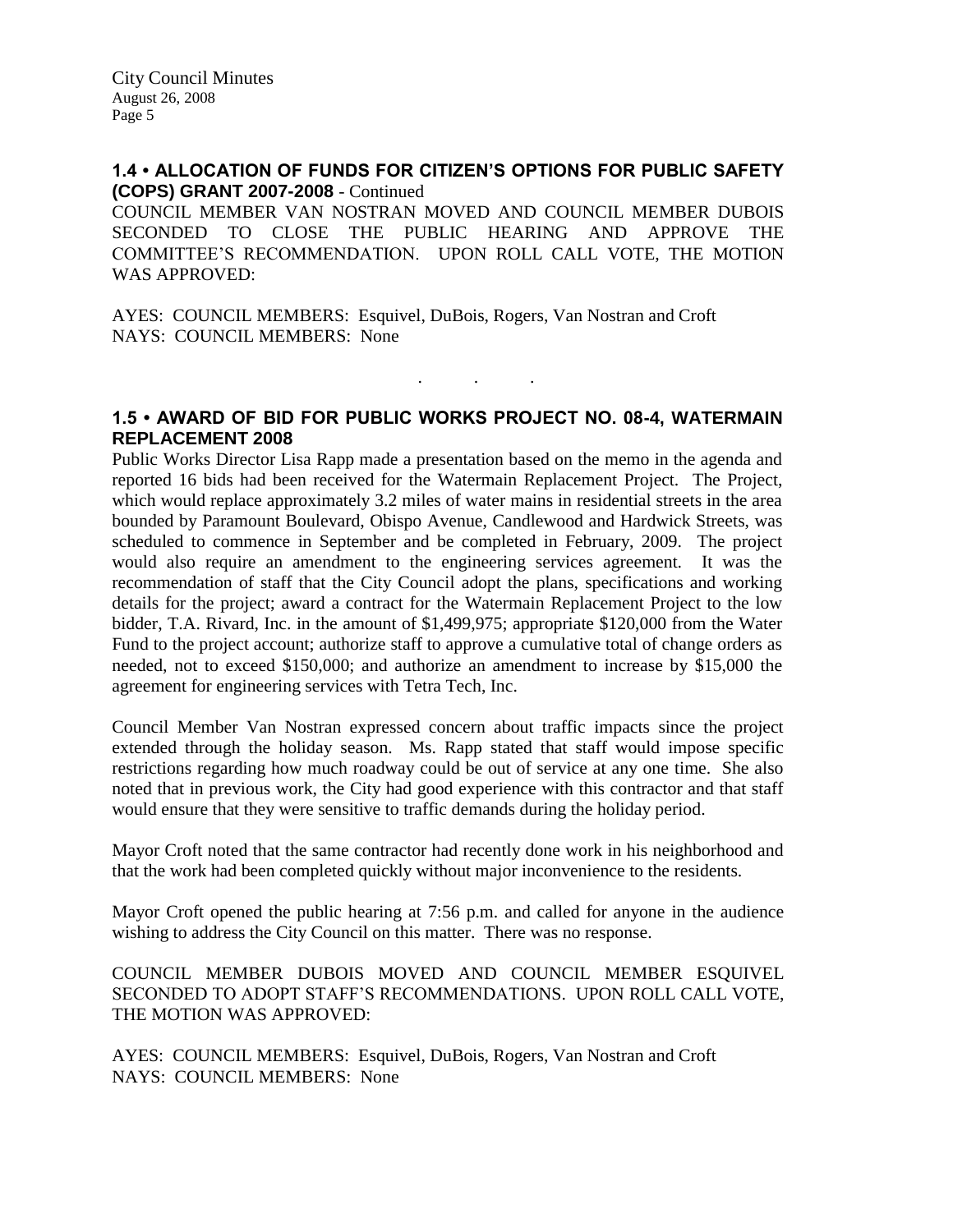City Council Minutes August 26, 2008 Page 6

## **1.6 • RECOVERY OF FINE COLLECTION COSTS**

The City Attorney advised that although the administrative fine procedure had been established with recovery of costs incurred to collect fines included as part of the process, no such recovery process existed to accompany the code sections pertaining to infractions. He stated that these two types of citations should not be treated differently and that the proposed ordinance would replicate the sections pertaining to administrative citations.

ORDINANCE NO. 2008-7; AN ORDINANCE OF THE CITY COUNCIL OF THE CITY OF LAKEWOOD AMENDING SECTION 1205 OF THE LAKEWOOD MUNICIPAL CODE TO PROVIDE FOR THE RECOVERY OF COSTS INCURRED TO COLLECT FINES LEVIED FOR INFRACTIONS

Mayor Croft opened the public hearing at 7:50 p.m. and called for anyone in the audience wishing to address the City Council on this matter. There was no response.

COUNCIL MEMBER VAN NOSTRAN MOVED AND COUNCIL MEMBER DUBOIS SECONDED TO INTRODUCE ORDINANCE NO. 2008-7. UPON ROLL CALL VOTE, THE MOTION WAS APPROVED:

AYES: COUNCIL MEMBERS: Esquivel, DuBois, Rogers, Van Nostran and Croft NAYS: COUNCIL MEMBERS: None

## **2.1 • MINOR'S ACCOUNTABILITY DURING SCHOOL HOURS**

The City Attorney reported that introduction and a public hearing had been conducted at the City Council's last meeting.

. . .

ORDINANCE NO. 2008-4; AN ORDINANCE OF THE CITY COUNCIL OF THE CITY OF LAKEWOOD AMENDING SECTION 4251.1 OF THE LAKEWOOD MUNICIPAL CODE REGARDING MINOR'S ACCOUNTABILITY DURING SCHOOL HOURS was read by title by the City Clerk.

COUNCIL MEMBER DUBOIS MOVED AND COUNCIL MEMBER ESQUIVEL SECONDED TO WAIVE FURTHER READING AND ADOPT ORDINANCE NO. 2008-4. UPON ROLL CALL VOTE, THE MOTION WAS APPROVED:

AYES: COUNCIL MEMBERS: Esquivel, DuBois, Rogers, Van Nostran and Croft NAYS: COUNCIL MEMBERS: None

**2.2 • AMENDING THE MUNICIPAL CODE PERTAINING TO INFRACTIONS**

ORDINANCE NO. 2008-5; AN ORDINANCE OF THE CITY COUNCIL OF THE CITY OF LAKEWOOD AMENDING SECTION 1205 OF THE LAKEWOOD MUNICIPAL CODE REGARDING INFRACTIONS was read by title by the City Clerk.

. . .